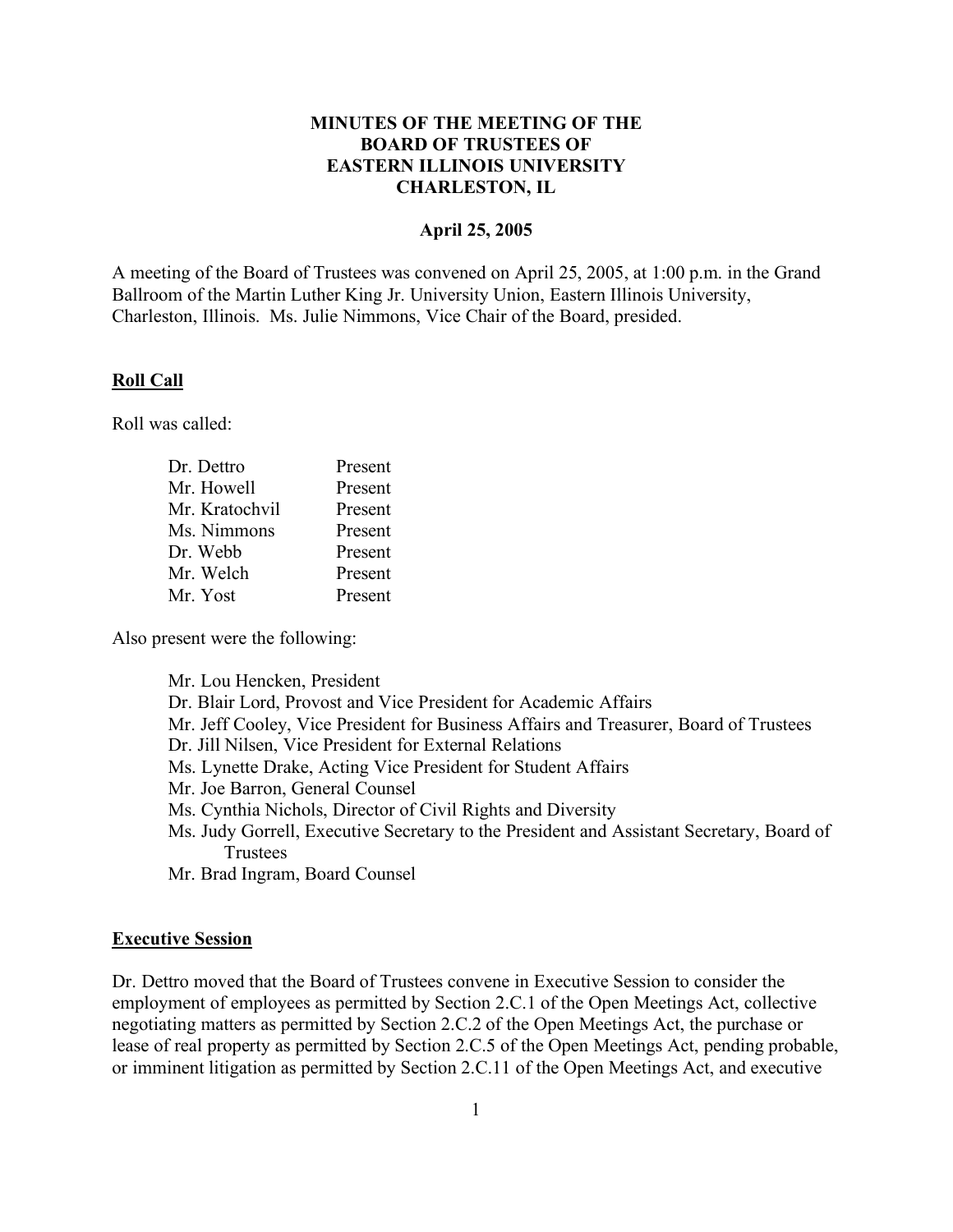session minutes as permitted by Section 2.C.21 of the Open Meetings Act. Mr. Kratochvil seconded the motion.

Roll was called and the vote was as follows:

| Dr. Dettro     | Yes |
|----------------|-----|
| Mr. Howell     | Yes |
| Mr. Kratochvil | Yes |
| Dr. Webb       | Yes |
| Mr. Welch      | Yes |
| Mr. Yost       | Yes |
| Ms. Nimmons    | Yes |

Motion carried.

Dr. Dettro moved that the Board reconvene in Open Session. Mr. Yost seconded the motion.

Roll was called and the vote was as follows:

| Dr. Dettro     | <b>Yes</b> |
|----------------|------------|
| Mr. Howell     | Yes        |
| Mr. Kratochvil | <b>Yes</b> |
| Dr. Webb       | Yes        |
| Mr. Welch      | <b>Yes</b> |
| Mr. Yost       | <b>Yes</b> |
| Ms. Nimmons    | Yes        |

Motion carried.

Ms. Nimmons reported that in Executive Session the Board agreed to extend the President's contract through June 30, 2007 at the same pay rate. A copy of the contract will be provided to the Board members.

## **Action Items**

1. Dr. Webb moved to approve the minutes of the Board Meeting on January 24, 2005 and the Board Telephone Conference Call on March 11, 2005. Dr. Dettro seconded the motion.

Roll was called and the vote was as follows:

| Dr. Dettro     | <b>Yes</b> |
|----------------|------------|
| Mr. Howell     | Yes.       |
| Mr. Kratochvil | Yes.       |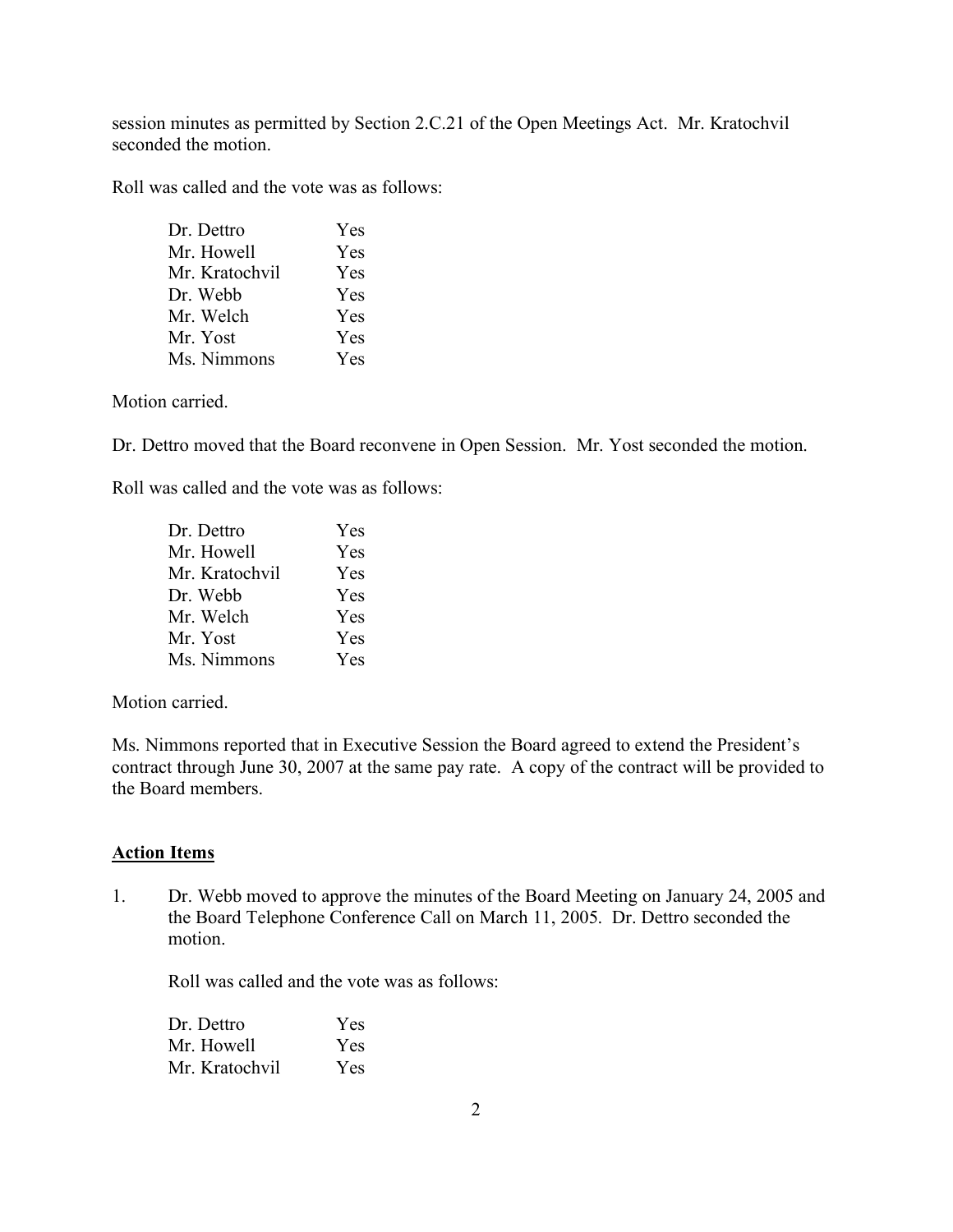| Dr. Webb    | Yes |
|-------------|-----|
| Mr. Welch   | Yes |
| Mr. Yost    | Yes |
| Ms. Nimmons | Yes |
|             |     |

Motion carried.

2. Annual meeting and the election of officers for the Board of Trustees 2005-2006 term - Mr. Brad Ingram conducted the election.

Mr. Yost nominated Ms. Nimmons for Chairperson. Mr. Kratochvil seconded the motion. Ms. Julie Nimmons was elected unanimously by secret ballot as Chairperson.

Dr. Webb nominated Mr. Welch for Secretary. Mr. Welch declined the nomination. Ms. Nimmons nominated Mr. Kratochvil for Secretary. Mr. Yost seconded the motion. Mr. Roger Kratochvil was elected unanimously by secret ballot as Secretary.

Dr. Dettro nominated Mr. Yost for Vice Chairperson. Mr. Howell seconded the motion. Mr. Don Yost was elected Vice Chairperson by a voice vote of acclamation.

Mr. Yost nominated Dr. Webb for the Member Pro-Tem of the Executive Committee. Mr. Kratochvil seconded the motion. Dr. Robert Webb was elected the Member Pro-Tem of the Executive Committee by a voice vote of acclamation.

3. Dr. Webb moved to approve the meeting calendar for 2006 and changing the September 2005 meeting to Friday, September 16. The meeting dates for 2006 are: Friday, February 10, 2006 (meeting on campus), Friday, March 10, 2006 (conference call), Monday, April 24, 2006 (meeting on campus), Monday, June 19, 2006 (meeting on campus), Monday, August 7, 2006 (conference call), Friday, September 15, 2006 (meeting on campus), Friday, November 17, 2006 (meeting on campus), and Friday December 15, 2006 (conference call). Mr. Welch seconded the motion.

Roll was called and the vote was as follows:

| Dr. Dettro     | Yes        |
|----------------|------------|
| Mr. Howell     | <b>Yes</b> |
| Mr. Kratochvil | Yes        |
| Dr. Webb       | Yes        |
| Mr. Welch      | Yes        |
| Mr. Yost       | Yes        |
| Ms. Nimmons    | Yes        |
|                |            |

Motion carried.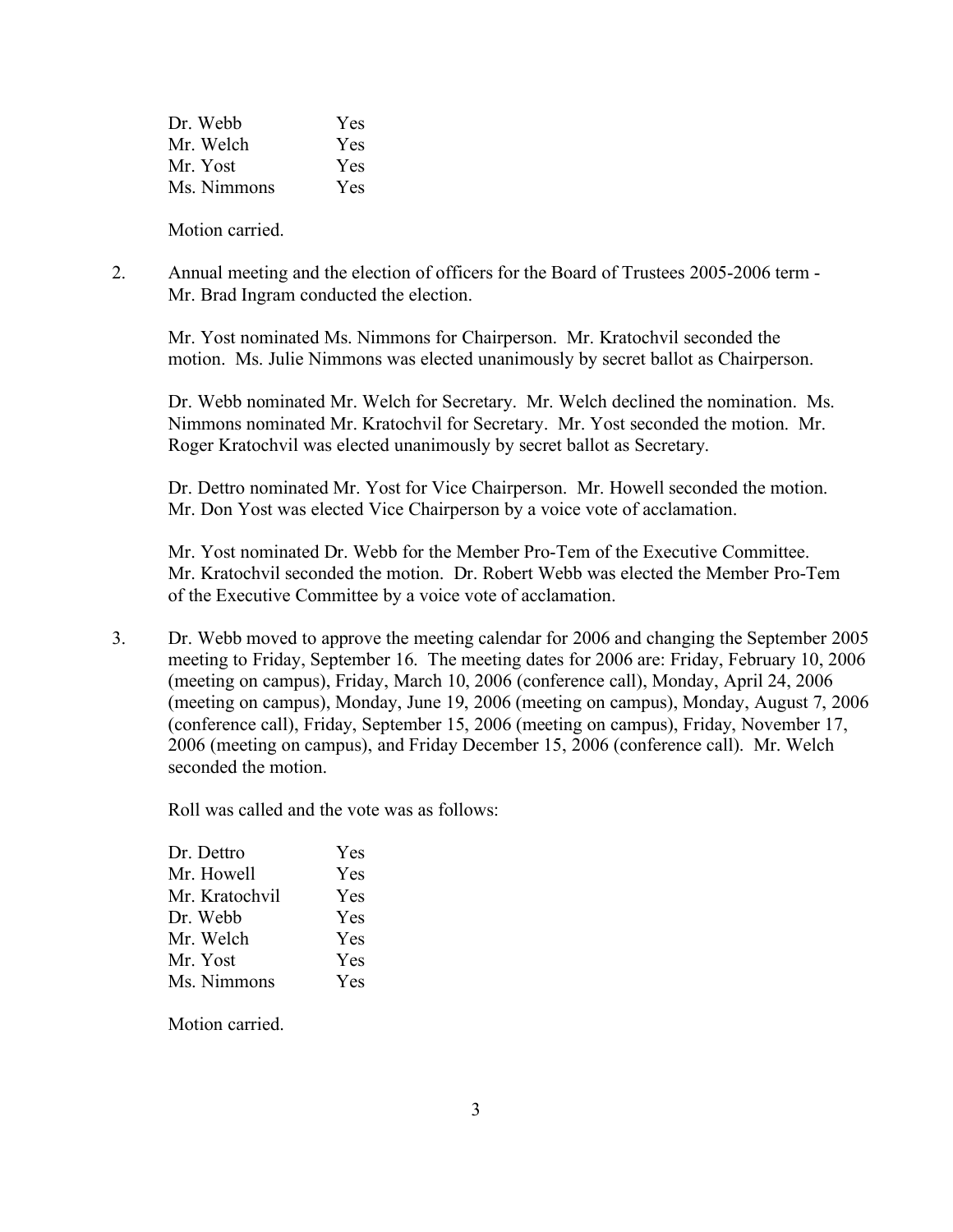- 4. Dr. Dettro moved to approve the Tenure Recommendations of the following individuals effective with the 2005-2006 academic year:
	- Dr. Jeffrey Stephens Ashley, Department of Political Science
	- Mr. David S. Bell, Library Services
	- Dr. Teresa Anne Britton, Department of Philosophy
	- Dr. Merribeth Bruning, Department of Early Childhood, Elementary, and Middle Level Education
	- Dr. Jose R. Deustua-Carvallo, Department of History
	- Dr. Yevgeniy Gordon, Department of Mathematics and Computer Science
	- Dr. Assegedetch HaileMariam, Department of Psychology
	- Mr. Chris Kahler, Department of Art
	- Dr. Peter V. Loewen, Department of Music
	- Dr. Kathleen A. O'Rourke, School of Family and Consumer Sciences
	- Dr. Jeanne R. Snyder, School of Family and Consumer Sciences
	- Dr. John Paul Stimac, Department of Geology/Geography
	- Mr. Bradley P. Tolppanen, Library Services

Dr. Webb seconded the motion.

Roll was called and the vote was as follows:

| <b>Yes</b>            |
|-----------------------|
| (Did not cast a vote) |
| Yes                   |
| <b>Yes</b>            |
| <b>Yes</b>            |
| <b>Yes</b>            |
| Yes                   |
|                       |

Motion carried.

5. Mr. Welch moved to approve the contract renewal and wage agreement for the Painter's District Council #58. Under terms of this agreement, the estimated cost of 3% increase effective May 1, 2005 is \$36,140, the estimated cost of 3% increase effective May 1, 2006 is \$37,220, and the estimated cost of 3% increase effective May 1, 2007 is \$38,580. The union ratified this agreement on April 7, 2005. Dr. Dettro seconded the motion.

Roll was called and the vote was as follows:

| Dr. Dettro     | <b>Yes</b> |
|----------------|------------|
| Mr. Howell     | <b>Yes</b> |
| Mr. Kratochvil | Yes.       |
| Dr. Webb       | <b>Yes</b> |
| Mr. Welch      | <b>Yes</b> |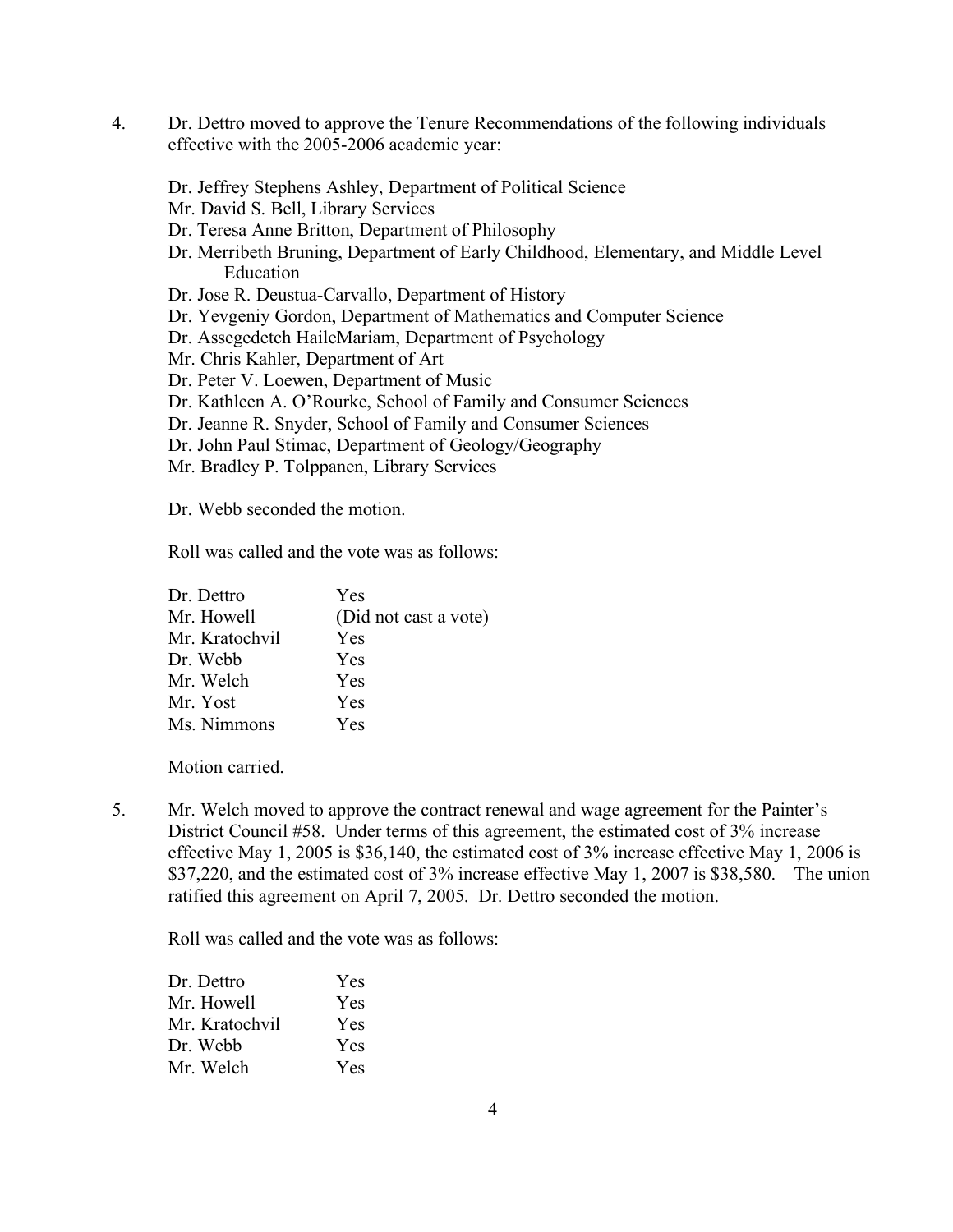Mr. Yost Yes Ms. Nimmons Yes

Motion carried.

6. Mr. Kratochvil moved to authorize President Hencken to offer a three-year contract to Mr. Mike Miller for the period May 1, 2005 to April 30, 2008 to serve as Men's Basketball Coach. Mr. Yost seconded the motion.

Roll was called and the vote was as follows:

| Dr. Dettro     | Yes        |
|----------------|------------|
| Mr. Howell     | Yes        |
| Mr. Kratochvil | Yes        |
| Dr. Webb       | Yes        |
| Mr. Welch      | <b>Yes</b> |
| Mr. Yost       | Yes        |
| Ms. Nimmons    | Yes        |

Motion carried.

7. Mr. Welch moved to approve the revision of the current Board "*Regulations*." The current regulations provide slightly different educational benefits for Civil Service and Faculty/Administrative employees. The Board "*Regulations*" are being revised to provide the maximum education benefit under either employee classification to all employees so that all classes of employees of the University receive the same educational benefits. For "Faculty and Administrative Employees," Section II.B.6.i, and for "Civil Service Employees," Section II.C.7.h, are revised. Dr. Webb seconded the motion.

Roll was called and the vote was as follows:

| Dr. Dettro     | Yes        |
|----------------|------------|
| Mr. Howell     | Yes        |
| Mr. Kratochvil | Yes        |
| Dr. Webb       | Yes        |
| Mr. Welch      | Yes        |
| Mr. Yost       | <b>Yes</b> |
| Ms. Nimmons    | Yes        |
|                |            |

Motion carried.

8. Dr. Dettro moved to approve the resolution authorizing the execution of an Installment Purchase Contract, the issuance of Certificates of Participation, in an amount not to exceed ten million dollars (\$10,000,000.00), and authorizes officers of the Board to execute all necessary documents on behalf of the Board.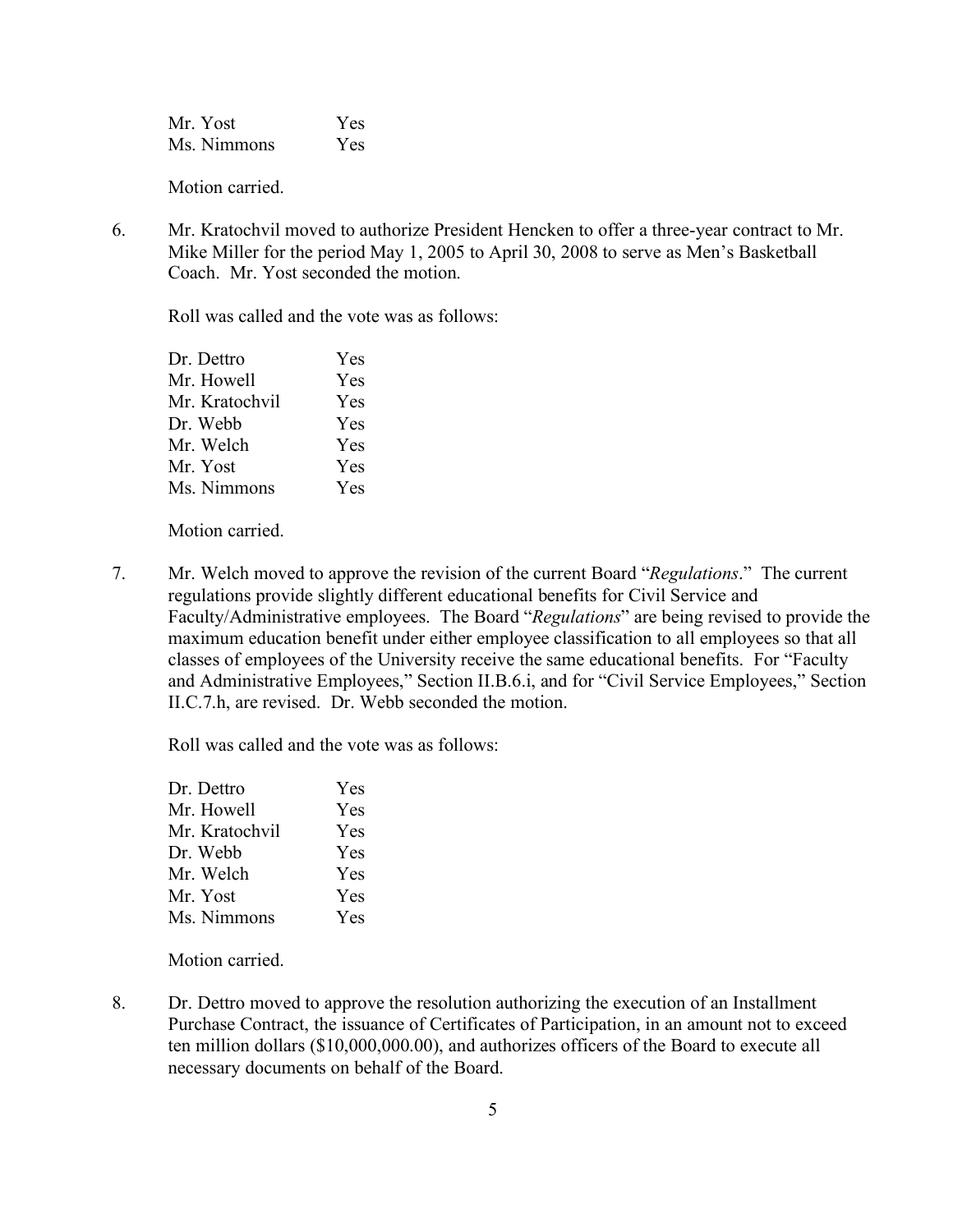# **RESOLUTION AUTHORIZING FINANCING OF CAPITAL IMPROVEMENT PROJECTS**

BE IT RESOLVED by the Board of Trustees of Eastern Illinois University in regular meeting assembled, that:

1. It is hereby determined to be desirable that the Board of Trustees of Eastern Illinois University (the "Board") authorize the execution and delivery of an Installment Purchase Contract, and the issuance of Certificates of Participation (Capital Improvement Projects), Series 2005 (the "Certificates") in connection therewith, in order to provide funds to complete construction of the Doudna Fine Arts Center, build an addition and make improvements to Blair Hall, construct a new textbook rental facility, renovate space to accommodate the Honors College, acquire property for possible campus expansion, make improvements to the Seventh Street pedestrian concourse and other projects as approved by the Board.

2. The University's current revenue bond registrar and paying agent, LaSalle Bank National Association, Chicago, Illinois, is hereby authorized to serve as Trustee.

3. The Board approves a competitive public sale of the Certificates, subject to the following conditions: (a) such Certificates to be issued shall not exceed an aggregate principal amount of \$10 million (net of original issued discount, if any); (b) such Certificates will have a final maturity of no later than February 15, 2025; (c) the price at which such Certificates will be sold will not be less than 97% of the par amount thereof; and (d) such Certificates have a true interest cost of borrowing not to exceed 53/4%.

4. The Board approves the preparation and distribution of a Preliminary Official Statement, Official Statement, Official Notice of Sale and Official Bid Form in connection with of the sale of the Certificates. The Board approves the form of such documents, copies of which are on file with the Secretary of the Board for recording. The appropriate officer the Board is hereby authorized and directed to execute the Official Statement and the Official Bid Form in the name of and on behalf of the Board in substantially the forms presented to this meeting, or with such changes as may be approved by the officer of the Board executing the same, his/her execution thereof to constitute conclusive evidence of the Board's approval of all changes from the forms thereof presented to this meeting.

5. The Board approves the form of the Installment Purchase Contract, Indenture of Trust, Acquisition Agreement and Continuing Disclosure Agreement. Copies of such documents are on file with the Secretary of the Board for recording. The appropriate officers of the Board are hereby authorized and directed to execute such documents in the name of and on behalf of the Board in substantially the forms presented to this meeting, or with such changes as may be approved by the officer or officers of the Board executing the same, his/her or their execution thereof to constitute conclusive evidence of the Board's approval of all changes from the forms thereof presented to this meeting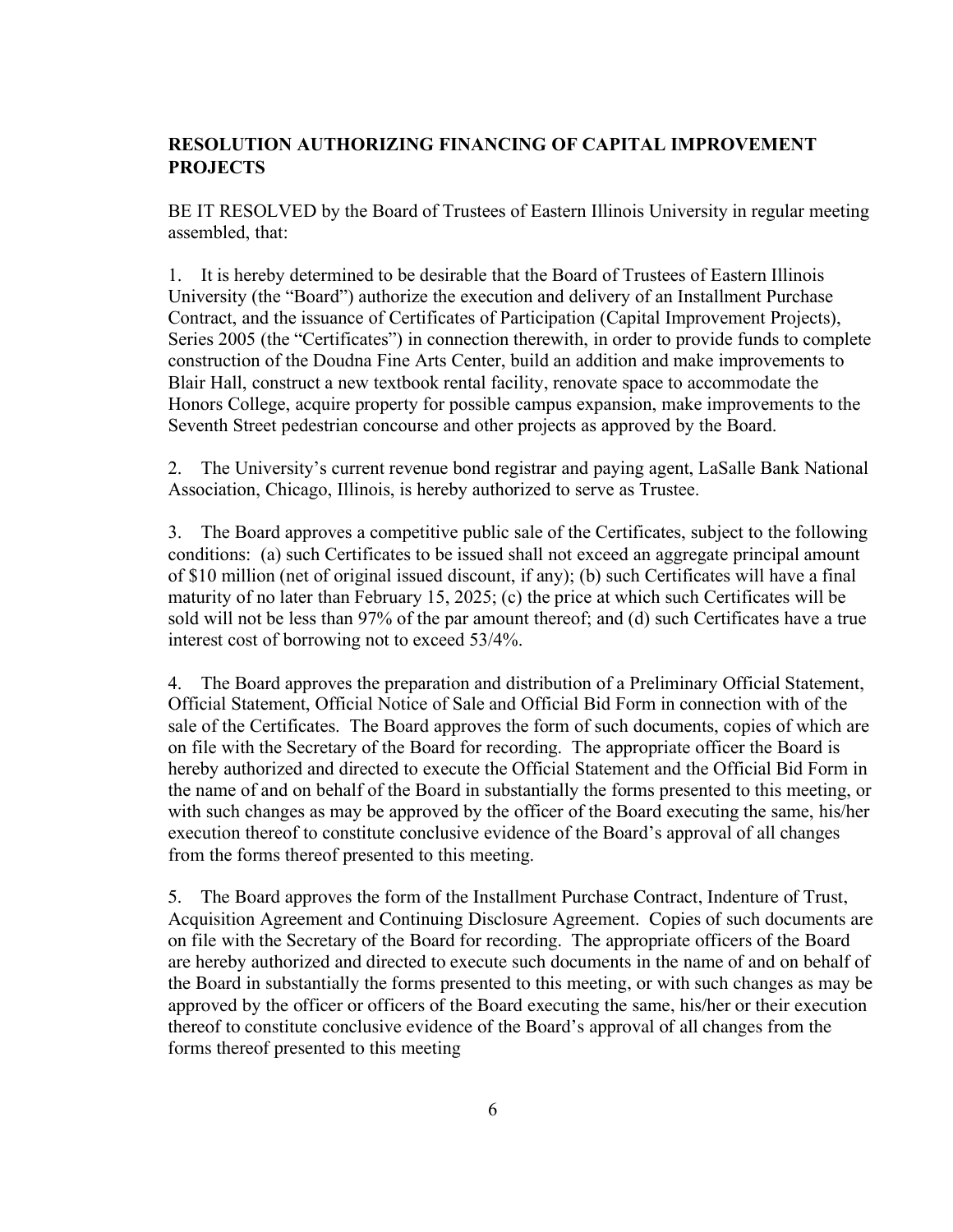6. The Board approves the purchase of bond insurance for the Certificates, if required by the successful bidder for the Certificates, and agrees to comply with the terms and provisions of such bond insurance as are approved by the Treasurer of the Board.

7. The members, officers, agents and employees of the Board are hereby authorized and directed to do all such acts and to execute all such documents as may be necessary to carry out and comply with the provisions of this resolution and with the actions of the members, officers, agents, and employees of the Board which are in conformity with the intent and purposes of this resolution, whether heretofore or hereafter taken or done, which actions shall be and are ratified, confirmed and approved.

Mr. Yost seconded the motion.

Roll was called and the vote was as follows:

| Dr. Dettro     | <b>Yes</b> |
|----------------|------------|
| Mr. Howell     | Yes        |
| Mr. Kratochvil | Yes        |
| Dr. Webb       | Yes        |
| Mr. Welch      | Yes        |
| Mr. Yost       | Yes        |
| Ms. Nimmons    | Yes        |
|                |            |

Motion carried.

#### **Information Items**

May, 2005 Board Meeting - President Hencken presented information on a special Board Meeting needed, hopefully to be scheduled on May 6, 2005. The meeting is to review the bids for the Academic Center/Coaches Offices in the new addition at Lantz Arena.

Summary of Purchases - \$100,000 - \$249,999

| Vendor                              | <b>Type of Purchase</b>                                    | <b>Bids</b> | Amount    |
|-------------------------------------|------------------------------------------------------------|-------------|-----------|
| Church Organ Network<br>of Illinois | Purchase and installation of<br>an organ for the Music Dep |             | \$131,666 |

Deposit & Investment Report - For three months ending March 31, 2005: Operating Funds Investment Performance – The University had an average daily investment balance of approximately \$47 million and a net average daily balance of approximately \$43 million. The annualized average yield was 2.57 percent. Endowment Funds Investment Performance – The Portfolio Market Value as of March 31, 2005 was \$469,927, which was a 0.45 percent return on investments for the quarter.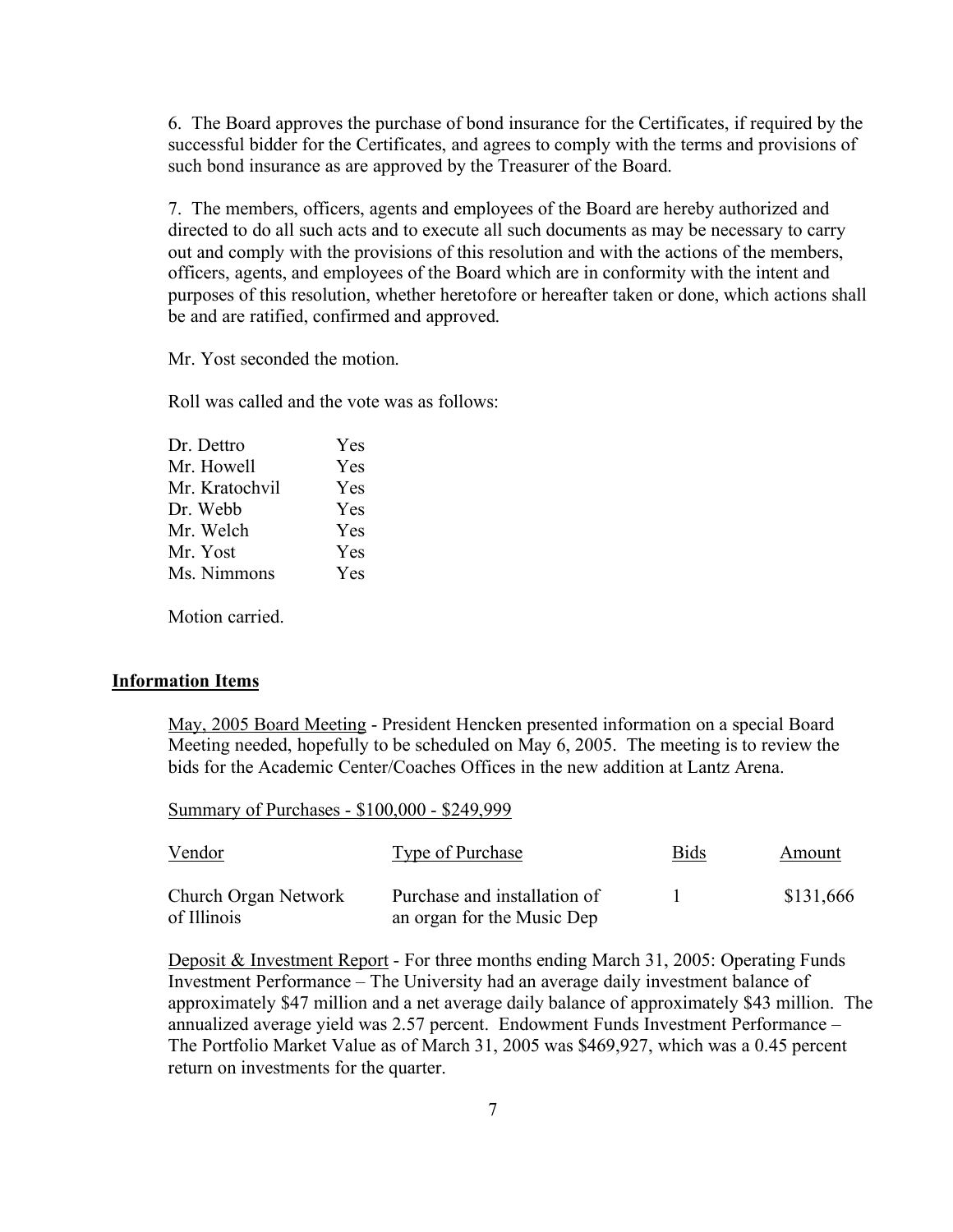Legislative Update - Dr. Nilsen updated the Board on legislation being considered by the Illinois General Assembly. As of April 15, 2005, we are tracking approximately 60 bills, and most of the focus is on the appropriation process. President Hencken testified in front of the House Higher Education Appropriation Committee and the Senate Appropriation Committee, talking about Eastern's budgetary request, both operating and capital. President Hencken asked the legislators to support the IBHE's budget request for a 1.6% increase over FY05 for higher education. The Governor's recommendation is for no increase. On April 13, the University took a bus of students, administrators, and staff to Springfield to meet with legislators and to tell them the good news about Eastern.

North Central Association Accreditation Update - Dr. Robert Augustine presented an update on the North Central Association Re-accreditation. The University received a glowing report from the Site Visit Team.

Banner Project Status Report - Mr. Bill Witsman updated the Board on the status of the Banner implementation. Almost seventy employees have been assigned to different committees or teams. The project orientation and planning sessions have been held. Technical training sessions and banner installation are in process right now. The project is on schedule.

## **Report from the University President**

President Hencken publicly thanked the vice presidents for their work with the NCA Committee. Eastern received a tremendous report. Construction has officially begun in Blair Hall and on the Doudna Fine Arts Center. The Alumni Association donated a Clock Tower to the University, and the Clock Tower will be dedicated during Celebration. At the end of April, we will hit the \$8,000,000.00 mark on gifts that the University has receipted. This does not include the twelve people who have been added to the Heritage Society. The students raised \$40,000 at the Relay for Life for the American Cancer Society. The Greeks raised \$40,000 for St. Jude's Hospital. Panther Service Day was held in April. The search process for a Vice President for Student Affairs is almost complete, with four finalists coming in for the first round of interviews.

## **Report from the Board Chair**

Ms. Julie Nimmons announced that Dr. Roger Dettro will be leaving the Board on June 30, 2005. Ms. Nimmons thanks Dr. Dettro for all of his hard work and for being a sustaining force through some difficult times, serving the University well. Also, a commendation for Dr. Nathaniel Anderson was read to the Board.

Ms. Nimmons read a commendation for Dr. Nathaniel Anderson: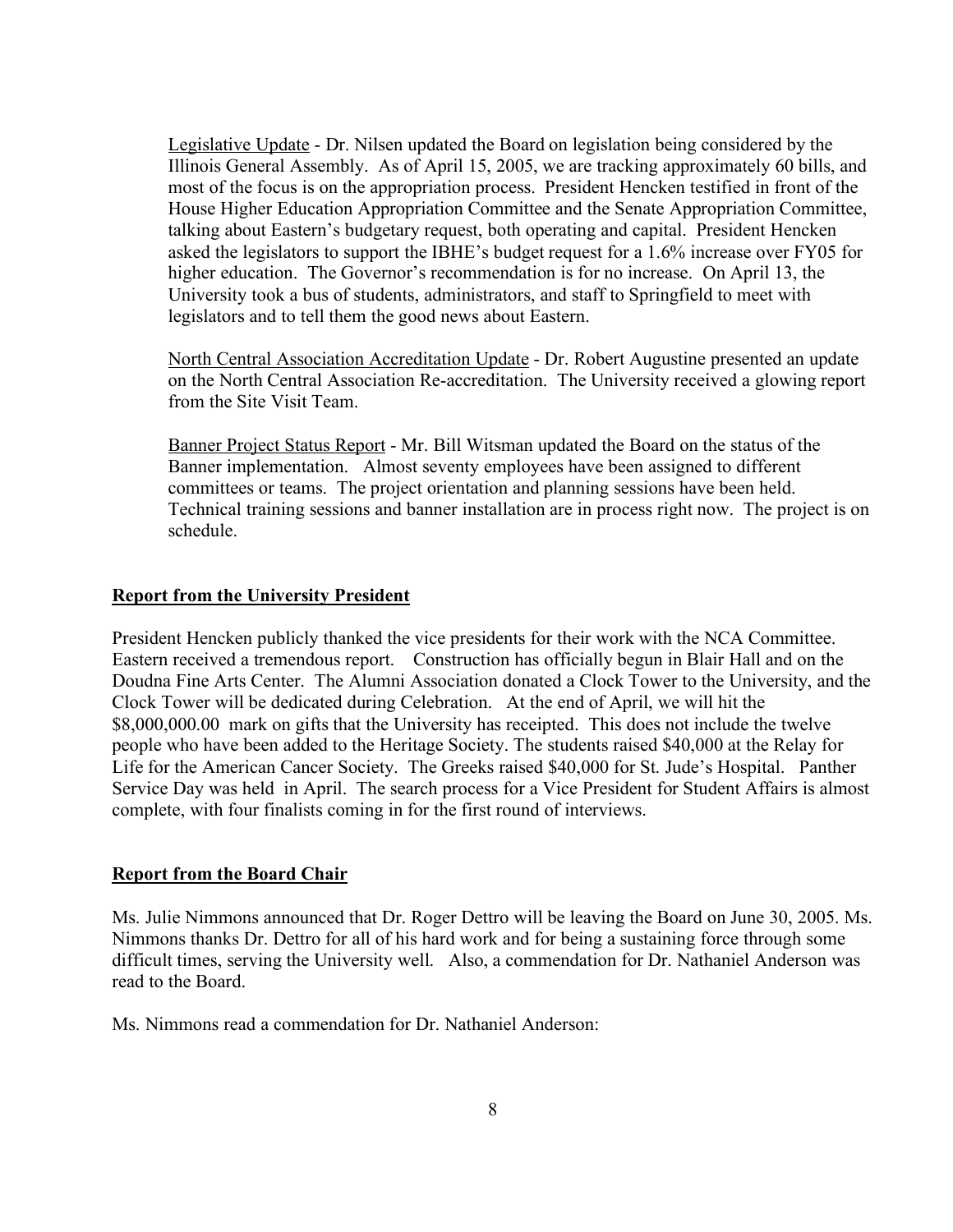## **Commendation Presented to Dr. Nathaniel Anderson**

WHEREAS, Dr. Nathaniel Anderson was a charter member of the Eastern Illinois University Board of Trustees, having been appointed by Governor Jim Edgar in 1996, and performed with distinction during his nine-year tenure; and

WHEREAS, Dr. Anderson served as Chairperson of the University's Board of Trustees for the past five years, having been unanimously and consistently chosen by his fellow trustees for the post; and

WHEREAS, Dr. Anderson's ties to Eastern Illinois University go back many years, to when he earned both his bachelor's degree in recreation and a master's degree in education from the institution where he was a member of the Panther football team and an Associated Press All-American selection; and

WHEREAS, he continued to forge ties with the University by serving on Eastern's Alumni Association's board of directors and as a member of the University's Panther Club, and having had a scholarship established in his name through Eastern's Office of Minority Affairs; and

WHEREAS, Dr. Anderson welcomed his appointment to the Board of Trustees as a natural way in which to continue to serve his alma mater, representing the students, staff and faculty of Eastern Illinois University as a member of the institution's inaugural board and faithfully working toward the betterment of the University; and

WHEREAS, Dr. Anderson played a vital role in the progress of Eastern Illinois University, which, during his tenure, included the renovation and expansion of Buzzard Hall, Booth Library and the Tarble Arts Center, and the construction of the Human Services Building; and

WHEREAS, he selflessly gave of his time and energy, remaining accessible and available to his University constituents and traveling countless miles throughout the State of Illinois to attend to University business, be it in Charleston or in Springfield, lobbying and meeting with legislators on Eastern Illinois University's behalf; and

WHEREAS, Eastern's Board of Trustees will greatly miss Dr. Anderson's presence and his unwavering support of the University, as well as his leadership, his knowledge and his friendship.

NOW, THEREFORE, BE IT RESOLVED THAT the members of the Eastern Illinois University Board of Trustees, along with the University's administration, faculty and staff, do hereby express their utmost gratitude to Dr. Nathaniel Anderson for his dedicated service to higher education, Eastern Illinois University, and the people of Illinois, and do hereby offer him their heartfelt best wishes for continued success and happiness.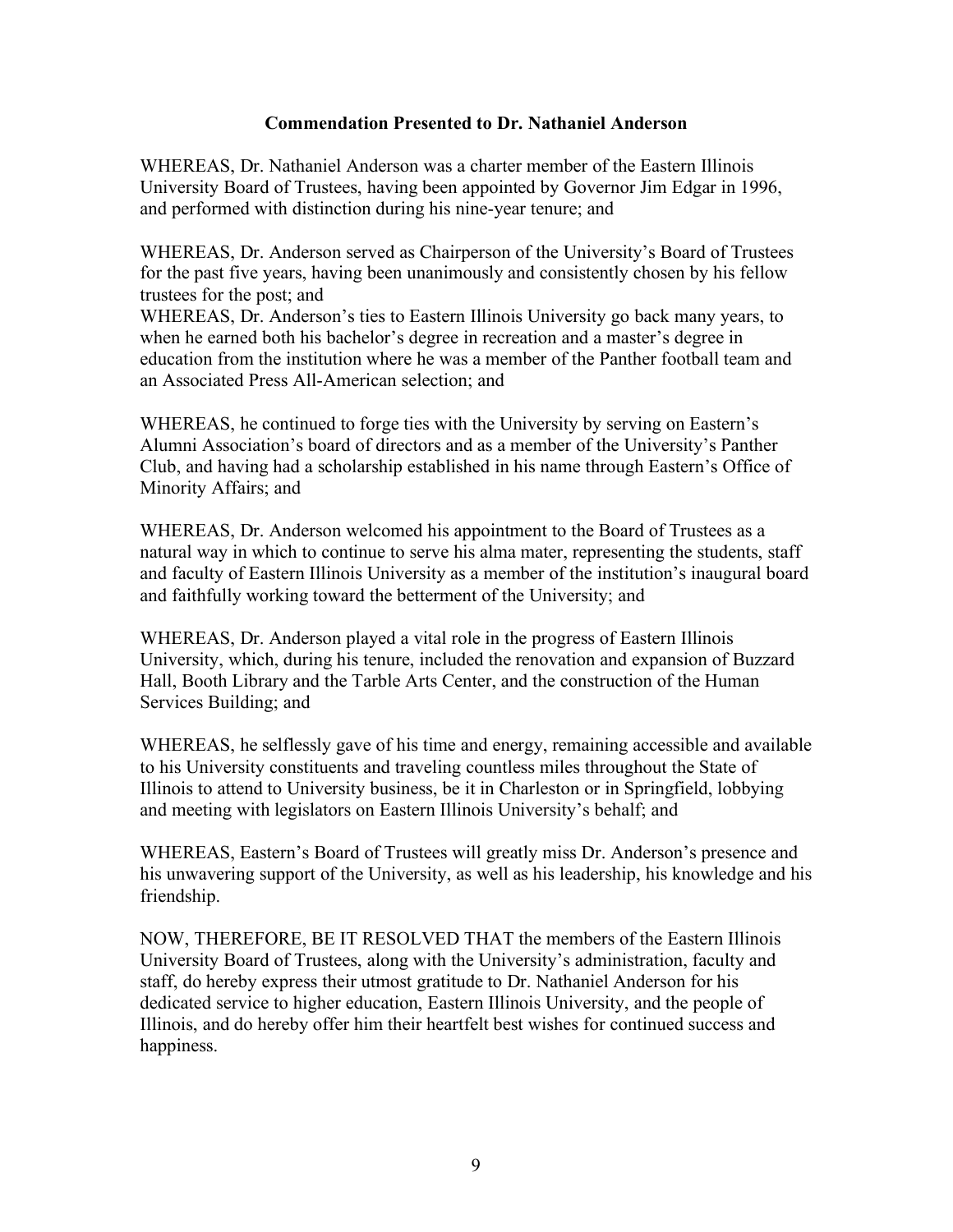## Board Committee Reports

Finance Committee, Dr. Robert Webb - The committee met with Vice President Cooley and discussed the University audit. Mr. Jeff Cooley has agreed to track and look at trends each year on a few items, such as unit cost and tuition for the Board's consideration. The Auditor General accepted Eastern's audit completely and had no recommendations. Mr. Yost added that Eastern will not be required to appear before the Legislative Audit Commission for testimony. This is another compliment to Vice President Cooley and his associates.

Board Relations Committee, Mr. Roger Kratochvil - The committee has one recommendation, that the University utilize the services of a professional consultant to determine the University's readiness to launch a major capital campaign. Resources to support the feasibility study have been pledged by both the Eastern Illinois University Foundation and the Eastern Illinois University Alumni Association. There will be no expense to the University. Mr. Kratochvil moved to endorse the recommendation of a feasibility study. Dr. Dettro seconded the motion.

Roll was called and the vote was as follows:

| Dr. Dettro     | Yes.       |
|----------------|------------|
| Mr. Howell     | Yes        |
| Mr. Kratochvil | Yes        |
| Dr. Webb       | Yes        |
| Mr. Welch      | <b>Yes</b> |
| Mr. Yost       | <b>Yes</b> |
| Ms. Nimmons    | <b>Yes</b> |

Motion carried.

Board Bylaws, Policies, and Regulations Committee, Mr. Leo Welch - There are about a dozen regulations that have been modified for purposes of clarification or requirements, most not substantial in nature. The committee is also working on a recommendation if there are implementation requirements to a policy, so that the University knows exactly what procedures to follow to implement a policy. These recommendations will be submitted to the Board for approval, but not in the near future.

Planning Committee, Ms. Julie Nimmons - The Board Retreat will begin on Sunday, June  $12<sup>th</sup>$  and conclude on June  $13<sup>th</sup>$ . President Hencken and Dr. Nilsen are in the process of finalizing an outside facilitator to conduct the Retreat.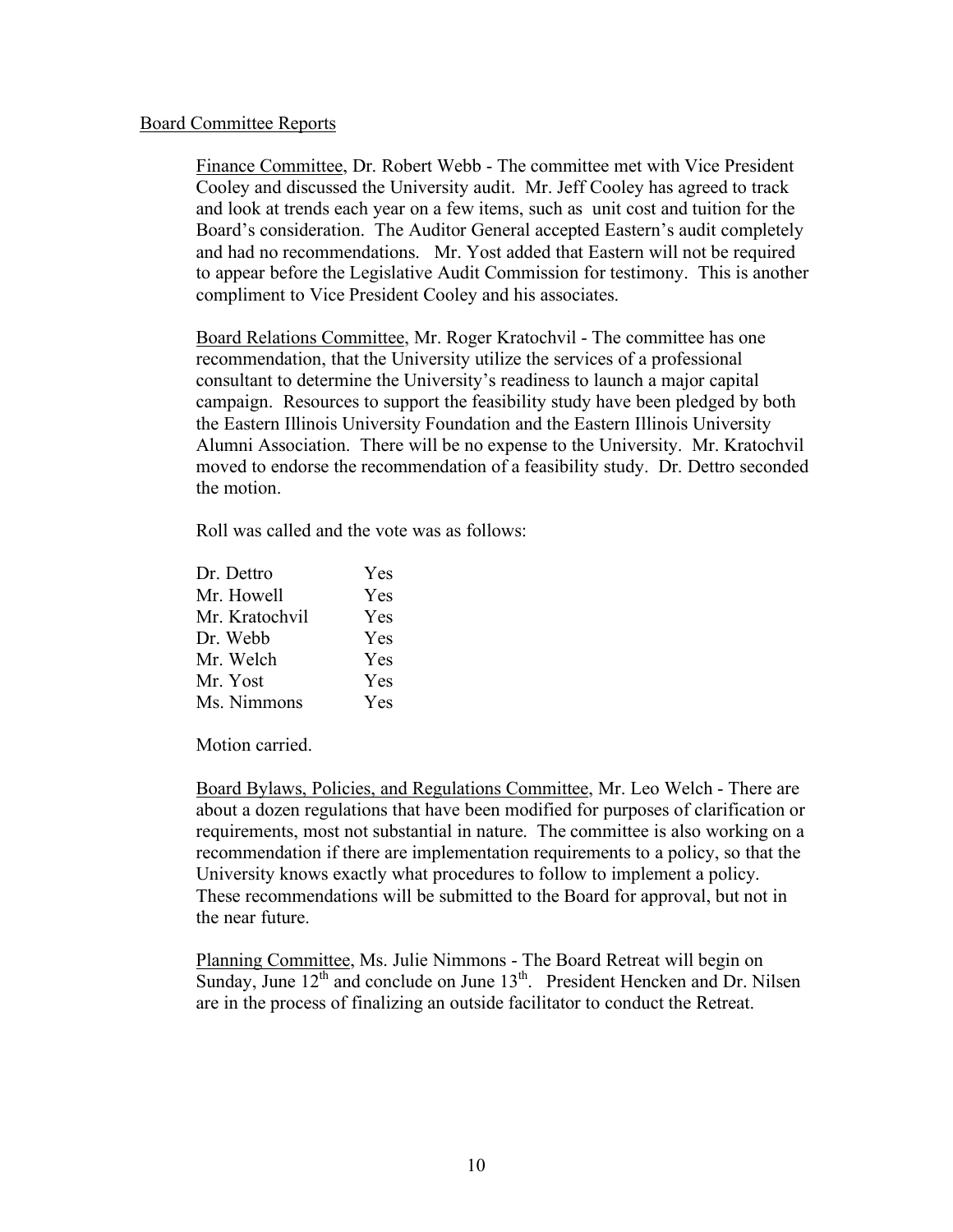## **Report from Board Members attending AGB Conference**

Mr. Don Yost reported that he attended a session, The Future of High Ed. This was a panel of former University Presidents who discussed some of the things they find challenging, such as the fallout of post 9/11, especially as it relates to foreign students. Other topics discussed by the panel included funding, the internet, as well as the concern of one University President that there might be an attack on the humanities. Another topic of concern was our world ranking. Currently, the United States ranks somewhere around  $7<sup>th</sup>$  or  $8<sup>th</sup>$ , and the concern is ongoing because of the lack of students enrolling in math and sciences.

Dr. Robert Webb reported on the Sorbanas Oxley Act, which was passed in 2002. The Act is designed to regulate publicly held companies. The discussion right now, is whether universities should adopt some of the provisions. The suggestion is that the finance committee be given the assignment of working with the administration, auditors, and the attorneys, and to come back to the Board with specific recommendations.

Mr. Leo Welch reported on a workshop entitled, Presidential and Board Assessment. Currently, Eastern does not have a system in place for Presidential Assessment. Mr. Welch suggested that this topic may be discussed at the Board Retreat.

# **Report from Constituencies**

Staff Senate, Kathy Cartwright – Ms. Cartwright gave a brief history of the Staff Senate. The Staff Senate is currently working on two issues. The first issue is to encourage all staff to personally hand write letters to our State Senator and State Representative, asking for additional funding for Eastern. Also, the Senate is in the process of developing a letter to send to our State Senator and State Representative asking that no changes be made to the current pension plan which the Governor may target.

Student Body President, Chris Getty – At the beginning of this semester, Student Government sent four members to the conference on Student Government Associations in Texas. All of these Student Senators ran for election and gained seats on student government for next year. Student Government highlighted the city council elections with a debate forum led by Adam Howell. The third annual Panther Service Day was also held by Student Government and had over 130 volunteers. Led by Student Vice-President for Academic Affairs, Dirk Muffler, groundwork has been laid for an oncampus day care for students, staff, and faculty. Student Senate approved all student fee increases and the apportionment budgets that were presented to the Senate. Over 1900 students voted in the spring election. Student Government has now acquired a new executive board and fifteen new senators. Mr. Getty announced that Mr. Andrew Berger, Executive Vice President Elect will serve as the Student Trustee next year. Mr. Getty also noted that serving as Student Body President has been an honor and a tremendous experience. He also thank Dr. Anderson and Dr. Dettro for their time and commitment to the University.